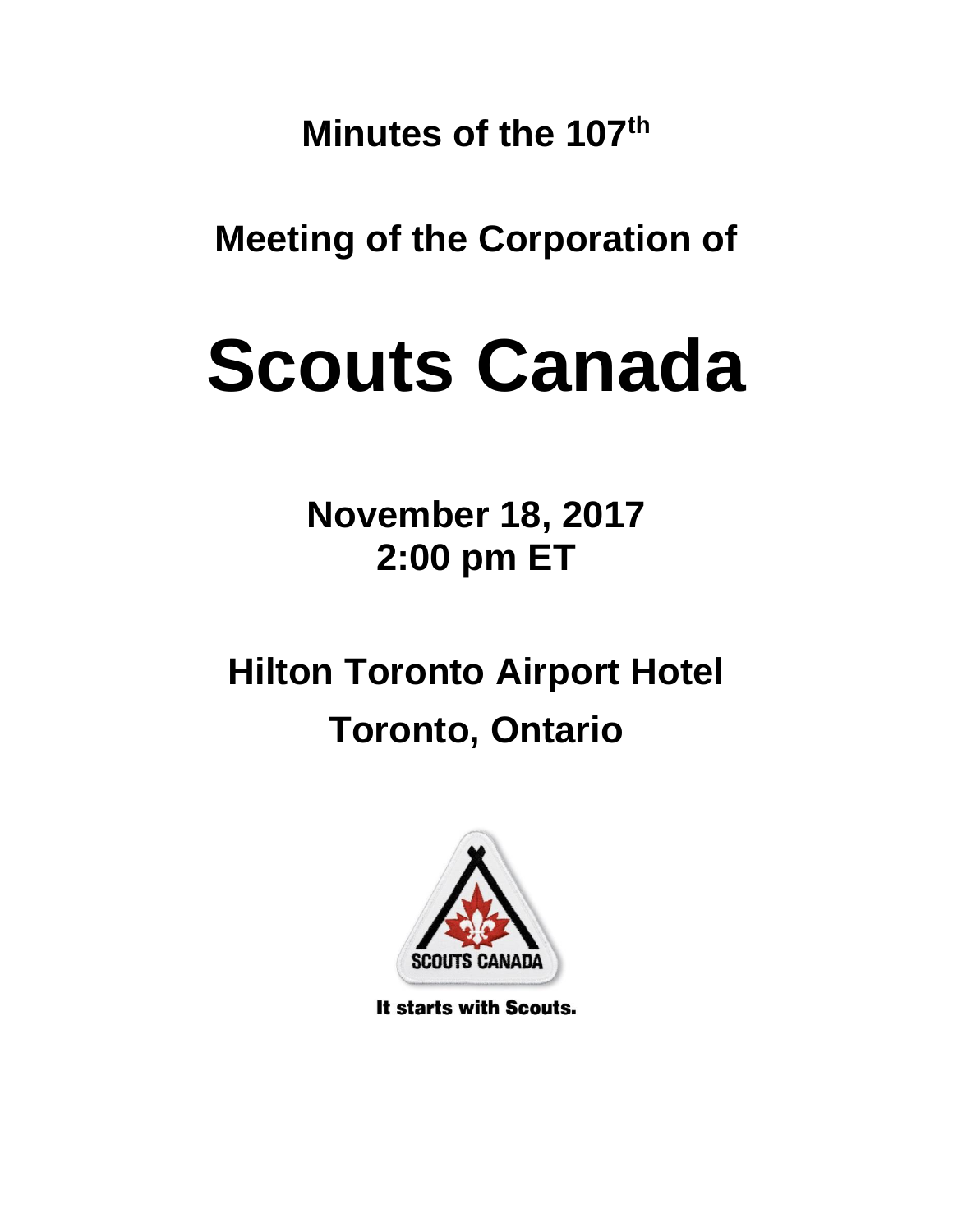# **NO. 1 WELCOME:**

J Anderson, Chair of the Board, welcomed the members to the 107<sup>th</sup> meeting of the Corporation of Scouts Canada.

Voting Members were provided with a brief overview of voting instructions prior to proceeding with the business of the meeting; Returning Officers were identified to those present.

# **NO. 2 INVOCATION AND GONE HOME:**

Brenda Sweeney, Member of the Board of Governors, read the list of Scouters who had Gone Home during the Scouting year.

| <b>Thomas Ward</b>    | 2nd Stayner, Shining Waters Council. Involved with<br>Scouting for over 50 years, and remained active up<br>until his passing at the age of 91               |
|-----------------------|--------------------------------------------------------------------------------------------------------------------------------------------------------------|
| Jeannette Ward        | 2nd Stayner, Shining Waters Council. involved with Guiding and<br>Scouting for well over 50 years. She remained active until her<br>passing at the age of 89 |
| <b>Adrian Valks</b>   | Colony Scouter, 1st Barrie Foresters, Shining Waters Council                                                                                                 |
| Lorraine Burton       | Former employee with the Retail Services Team in Newfoundland                                                                                                |
| Michael Lane          | Scouter, 1st Porter Creek in Cascadia through the 90's He was an<br>integral part of fantastic badge designs for the Yukon                                   |
| <b>Tony Hourd</b>     | Involved in Scouting for over 53 years in the WestSurDel Area in<br><b>Fraser Valley Council</b>                                                             |
| Marian Mason          | Involved in Scouting for over 35 years with the Fraser Valley<br>Council                                                                                     |
| William Lynch         | Former Scouter with the 6 <sup>th</sup> St. Agnes and 10 <sup>th</sup> Seymour Scout<br>Groups in Pacific Coast Council, active for over 35 years            |
| <b>Beverley Carl</b>  | Former Scouter the 18 <sup>th</sup> Skookum Kitsilano and 46 <sup>th</sup> Chown Scout<br>Groups in Pacific Coast Council, active for over 55 years          |
| <b>Tyler Dobko</b>    | Active participant of the Yorkton Zion 8 <sup>th</sup> Scout Group                                                                                           |
| Jason Cameron         | Area Support Manager serving southern Saskatchewan and Wes<br>Man Area in Manitoba                                                                           |
| Larry Adams           | Former Field Executive employee in Calgary, Ontario and Regina                                                                                               |
| <b>William Towill</b> | Scouter at 16th Fort William Troop since 1982 in Thunder Bay                                                                                                 |
| Donald Moore          | St. George Troop in Saint John, New Brunswick Council                                                                                                        |
| <b>Robert Butcher</b> | <b>Retired Executive Director of International Relations</b>                                                                                                 |

Moment of Silence

# **NO. 3 SPECIAL CORRESPONDENCE AND REGRETS:**

Andrew Price, Executive Commissioner & CEO, informed the members that no special correspondence had been received.

Regrets were received from Andrew Molson, David Huestis, Craig Kielburger, Dale Hooper and John Neysmith, Honorary Officers of Scouts Canada.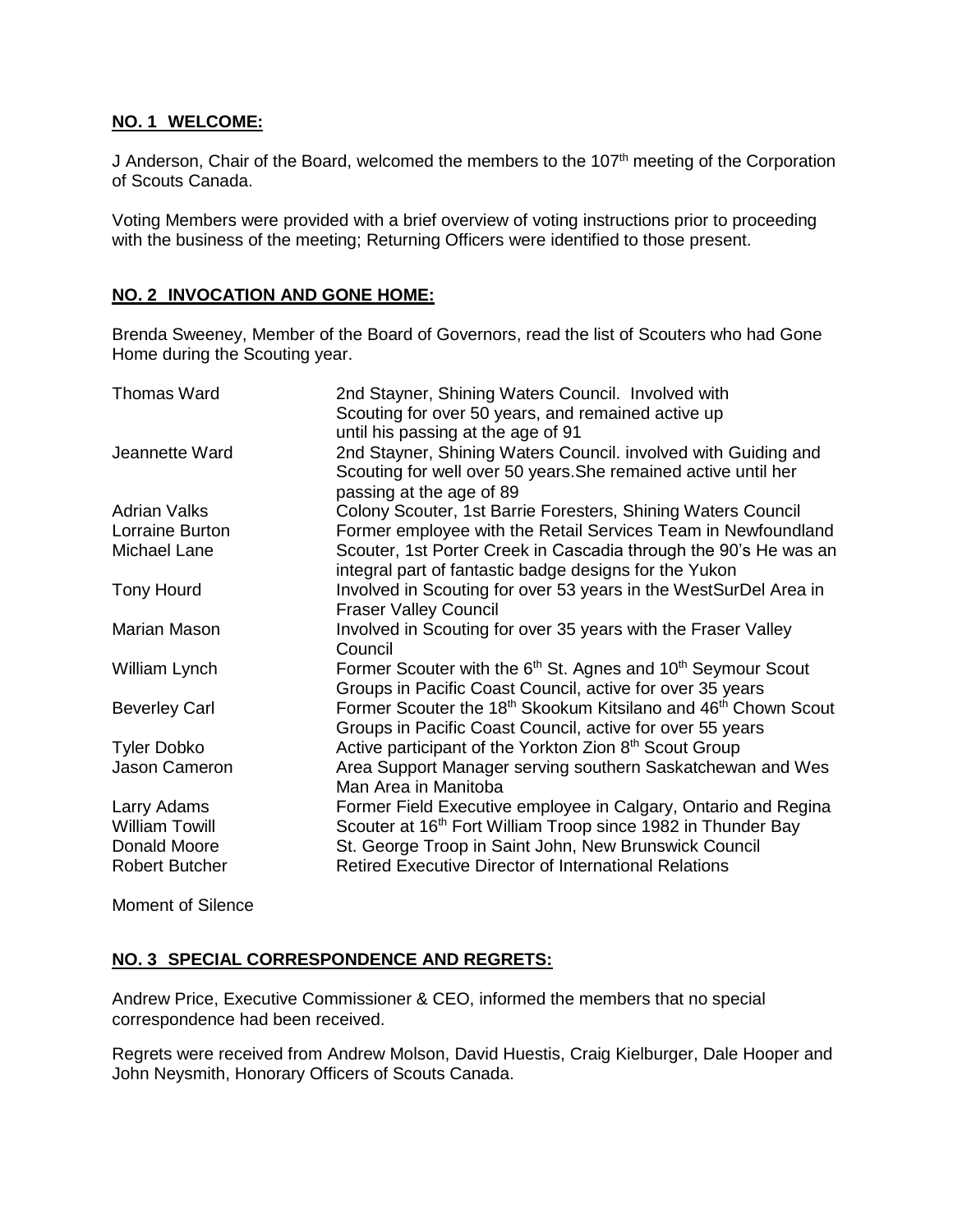# **NO. 4 APPROVAL OF THE MINUTES:**

Andrew Price, Executive Commissioner & CEO

### **MOTION:**

**That the minutes of the 106th Meeting of the Corporation of Scouts Canada on November 12, 2016, as circulated, be approved.**

| <b>Moved: Andrew Price</b> | <b>Seconded: Doug Reid</b> | <b>Motion Carried</b> |
|----------------------------|----------------------------|-----------------------|
|                            |                            |                       |

# **NO. 5 SAFETY MOMENT:**

Chris von Roretz, Vice Chair – Strategic of the Board of Governors shared a safety moment.

# **NO. 6 REPORT FROM BOARD OF GOVERNORS**

J Anderson Chair of the Board presented a report on behalf of the Board of Governors.

#### **MOTION: Moved that the Report of the Chair of the Board to the Members be accepted.**

| <b>Moved: Eoin Mowatt</b> | <b>Seconded: Eric Saccary</b> | <b>Motion Carried</b> |
|---------------------------|-------------------------------|-----------------------|

# **NO. 7 REPORT FROM THE NATIONAL KEY 3:**

John Estrella, National Commissioner Caitlyn Piton, National Youth Commissioner Andrew Price, Executive Commissioner & CEO

#### **MOTION:**

**Moved that the Report of the National Key 3 to the Members be accepted.** 

**Moved: Paul Langlois Seconded: Heath Johnson Motion Carried**

#### **NO. 8 REPORT OF THE NOMINATING COMMITTEE**

Steve Kent, Past Chair presented the Report of the Nominating Committee.

#### **NO. 9 ELECTIONS OF OFFICERS AND MEMBERS:**

**Mr. Chair, I would like to move the approval by the Voting Members of the Nominating Committee's recommendation for**

- **Richard Thomas of Toronto ON as Chair of the Board**
- **Adam Benson of Toronto ON as Vice, Chair – Strategic**
- **Abigail Ma of Vancouver BC as Vice, Chair – Finance**
- **John Estrella of Markham ON as National Commissioner**
- **Caitlyn Piton of Mission BC as National Youth Commissioner.**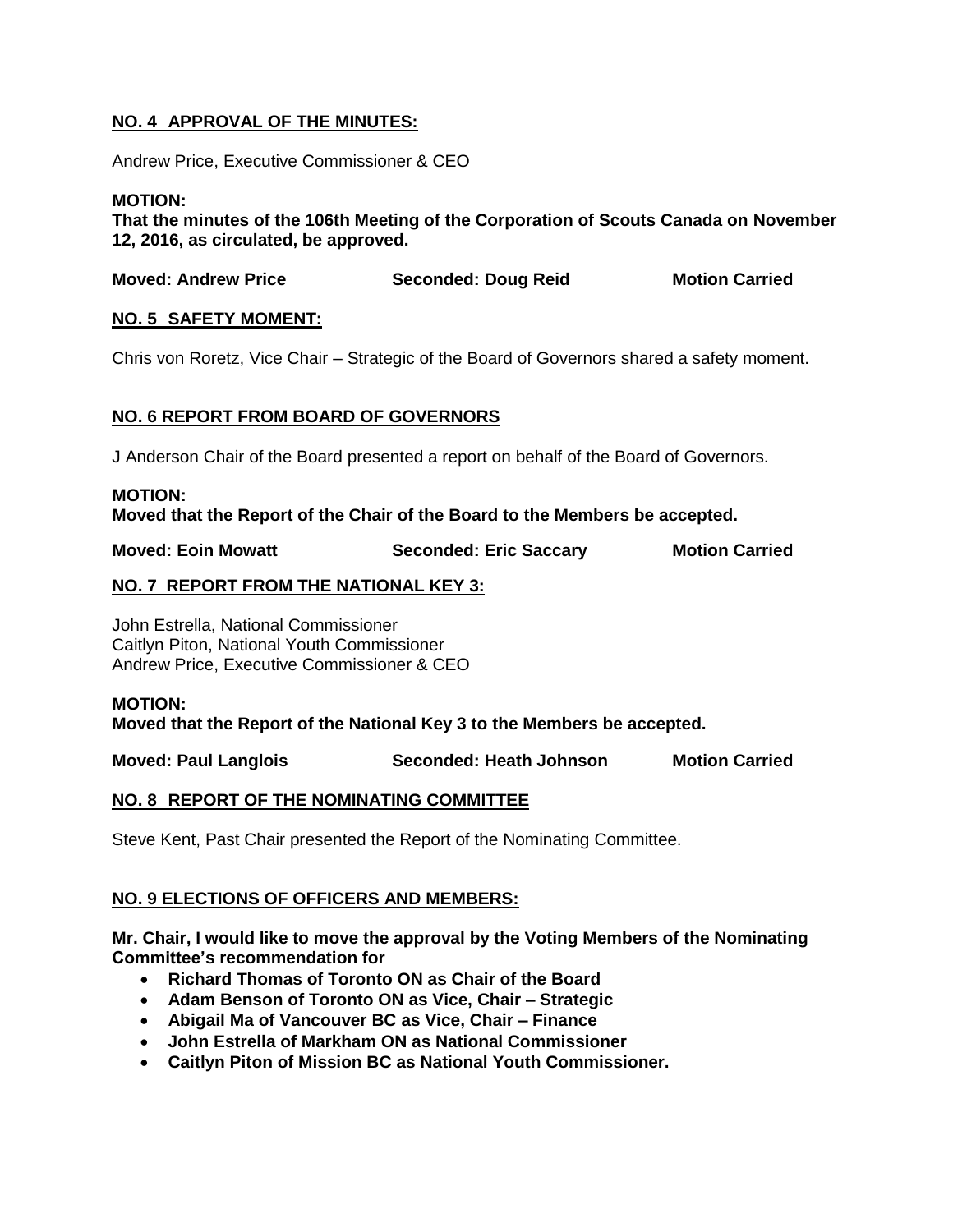**Moved: Steve Kent Seconded: David Chezzi Motion Carried** 

**I would like to move the approval by the Voting Members of the Nominating Committee's recommendation of Mark Josselyn as the Honourary Legal Counsel, Andrew Price as Executive Commissioner & CEO, and Stephen Kent of Mount Pearl NL as the Past Chair of the Board to be Officers of the Scouts Canada Corporation.** 

| <b>Moved: Steve Kent</b> | <b>Seconded: Blair Sparkes</b> | <b>Motion Carried</b> |
|--------------------------|--------------------------------|-----------------------|
|                          |                                |                       |

**Mr. Chair, consistent with Partners for Canadian Scouting Agreement signed by Scouts Canada on September 21, 2012, I would like to move approval by the Voting Members of the Nominating Committee's recommendation of Jean-Francois Champagne as the representative of l'Association des Scouts du Canada on Scouts Canada's Board of Governors.**

| <b>Moved: Steve Kent</b> | <b>Seconded: Kenny Hermiston</b> | <b>Motion Carried</b> |
|--------------------------|----------------------------------|-----------------------|
|                          |                                  |                       |

**I would like to move the approval by the Voting Members of the Nominating Committee's recommendation for election as Members of the Board of Governors:**

| <b>Andrew Obee</b>      | Oakville, ON      |
|-------------------------|-------------------|
| <b>Brenda Sweeney</b>   | Oakville, ON      |
| <b>Brigitta Schuler</b> | East St. Paul. MB |
| David Connelly          | Yellowknife, NWT  |
| <b>Katie Beers</b>      | Fredericton, NB   |
| <b>Mark Little</b>      | Calgary, AB       |
| Norm Williams           | Toronto, ON       |
| <b>Robert Craddock</b>  | Calgary, AB       |
|                         |                   |

**Moved: Steve Kent Seconded: Spencer Julien Motion Carried**

#### **MOTION:**

**I moved the approval by the Voting Members of the Nominating Committee's recommendation respecting the election of the 6 Honorary Officers with voting rights, and the 125 Honorary Members non-voting of the Scouts Canada Corporation.** 

**Moved: Steve Kent Seconded: Ashley Guay Motion Carried** 

#### **NO. 10 SELECTION OF VOTING MEMBERS TO SERVE ON THE NOMINATING COMMITTEE:**

The Chair received the following nominations from the floor: Doug Reid, Spencer Julien, Evelyn Robertson and Erica Saccary.

Following the counting of the ballots, Laura Jarvis the Elections Officer announced the results of the vote: Doug Reid, Spencer Julien and Evelyn Robertson were elected to the Nominating Committee.

# **NO. 11 MOTIONS PRESENTED TO THE MEMBERS ON BEHALF OF THE BOARD:**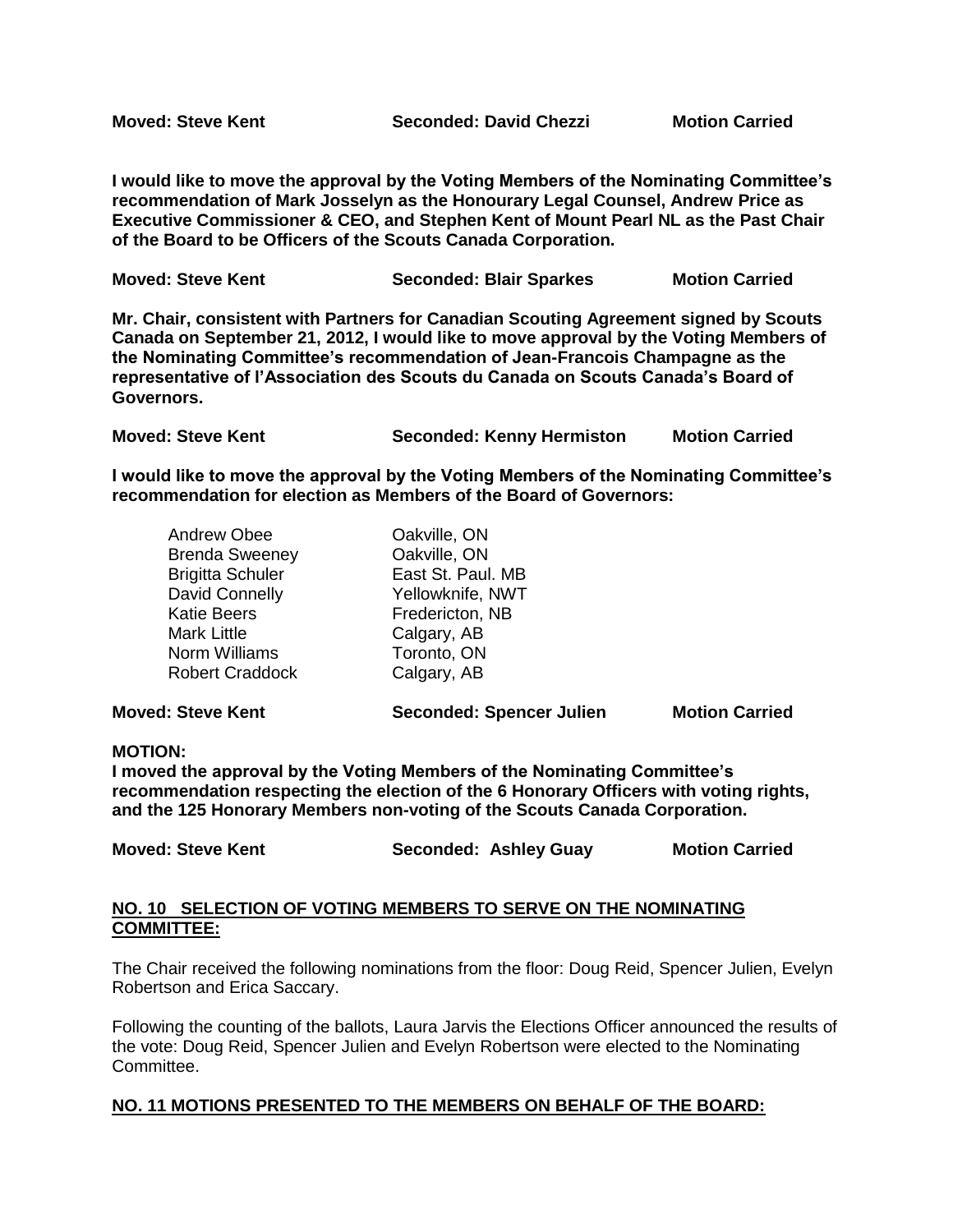J Anderson, confirmed there were no motions to be presented to the Members.

# **NO. 12 ADOPTION OF AUDITORS REPORT AND FINANCIAL STATEMENTS:**

Abigail Ma, Vice-Chair Finance

#### **MOTION:**

**Move that the Auditor's Report for the Scouts Canada National Operation dated November 17, 2017 be accepted; and that the financial statements of the National Operation of Scouts Canada for the year ending August 31, 2017 be accepted.**

**Moved: Abigail Ma Seconded: Annabelle Loder Motion Carried** 

#### **NO. 13 RECOMMENDATION APPOINTMENT OF AUDITORS FOR 2017/2018:**

Abigail Ma, Vice-Chair Finance

#### **MOTION:**

**Moved that the firm of Kelly Huibers & McNeely be appointed as Auditors for the National Operation for the year ending August 31, 2018.**

**Moved: Abigail Ma Seconded: Lotus Chong Motion Carried** 

# **NO. 14 ADOPTION OF THE ANNUAL REPORT YEAR ENDING AUGUST 31, 2017:**

Abigail Ma, Vice-Chair Finance

#### **MOTION:**

**Moved that the Annual Report of the National Operation of Scouts Canada for the year ending August 31, 2017, be adopted.**

**Moved: Abigail Ma Seconded: Bill Kowalchyk Motion Carried** 

#### **NO. 15 TRIBUTE TO VOLUNTEERS:**

Jane Johnston, Deputy National Commissioner

#### **MOTION:**

**I've been given the distinct honour to pay tribute to our volunteers – these dedicated people who believe in all work and no pay. They are unsung heroes who share their time, talent and energy to inspire and help young people become confident, contributing citizens of Canada. I ask that we take this occasion to recognize and thank them for their contributions to Scouts Canada.**

| Moved: J.F. LaBrosse | Seconded: Heath Johnson | <b>Motion Carried</b> |
|----------------------|-------------------------|-----------------------|
|----------------------|-------------------------|-----------------------|